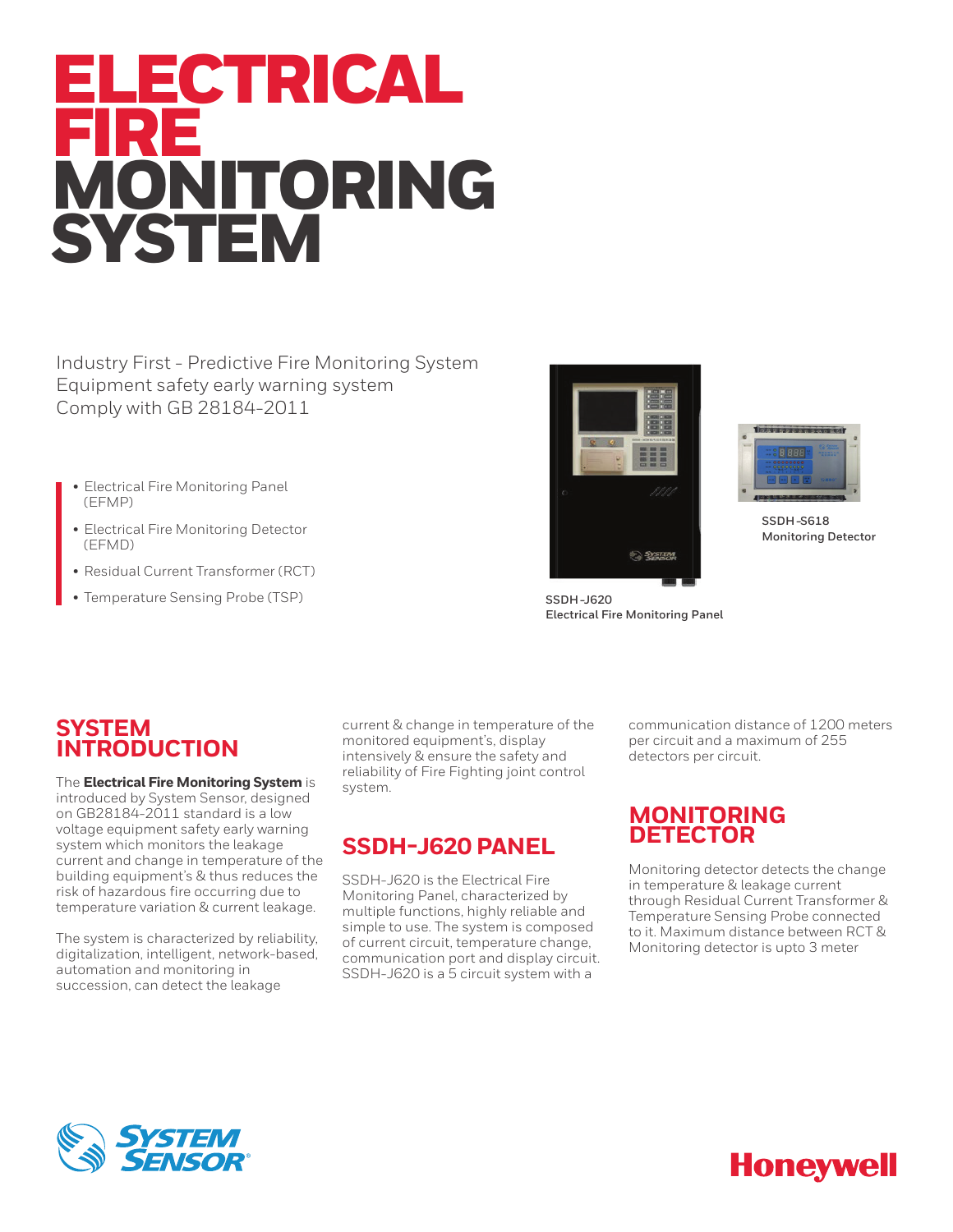| <b>Panel Specification</b>   |                                                                               |
|------------------------------|-------------------------------------------------------------------------------|
| Panel Model no               | SSDH-J620                                                                     |
| Maximum Detector Capacity    | 1275 (255 x 5 circuit)                                                        |
| Mode of Communication        | <b>RS-485 bus</b>                                                             |
| Circuit Length               | 1200 meters                                                                   |
| Residual Current Alarm Value | 30-999mA continuous adjustable: adjusting precision 1mA                       |
| Temperature Alarm Value      | 80 °C (fixed temperature)                                                     |
| Event Log                    | 10000                                                                         |
| <b>Print Function</b>        | In-Built Thermal Printer                                                      |
| Power Supply                 | AC220V/50Hz                                                                   |
| <b>Operating Temperature</b> | Temperature range of $0 \sim 45$ °C, humidity < 95%, without any condensation |
| Battery Back-up              | Two DC12V/4.5Ah lead-acid batteries back for power back-up                    |
| IP Rating                    | <b>IP30</b>                                                                   |
| Dimensions                   | 372mm x 625mm x 133mm                                                         |

### **System Architecture**